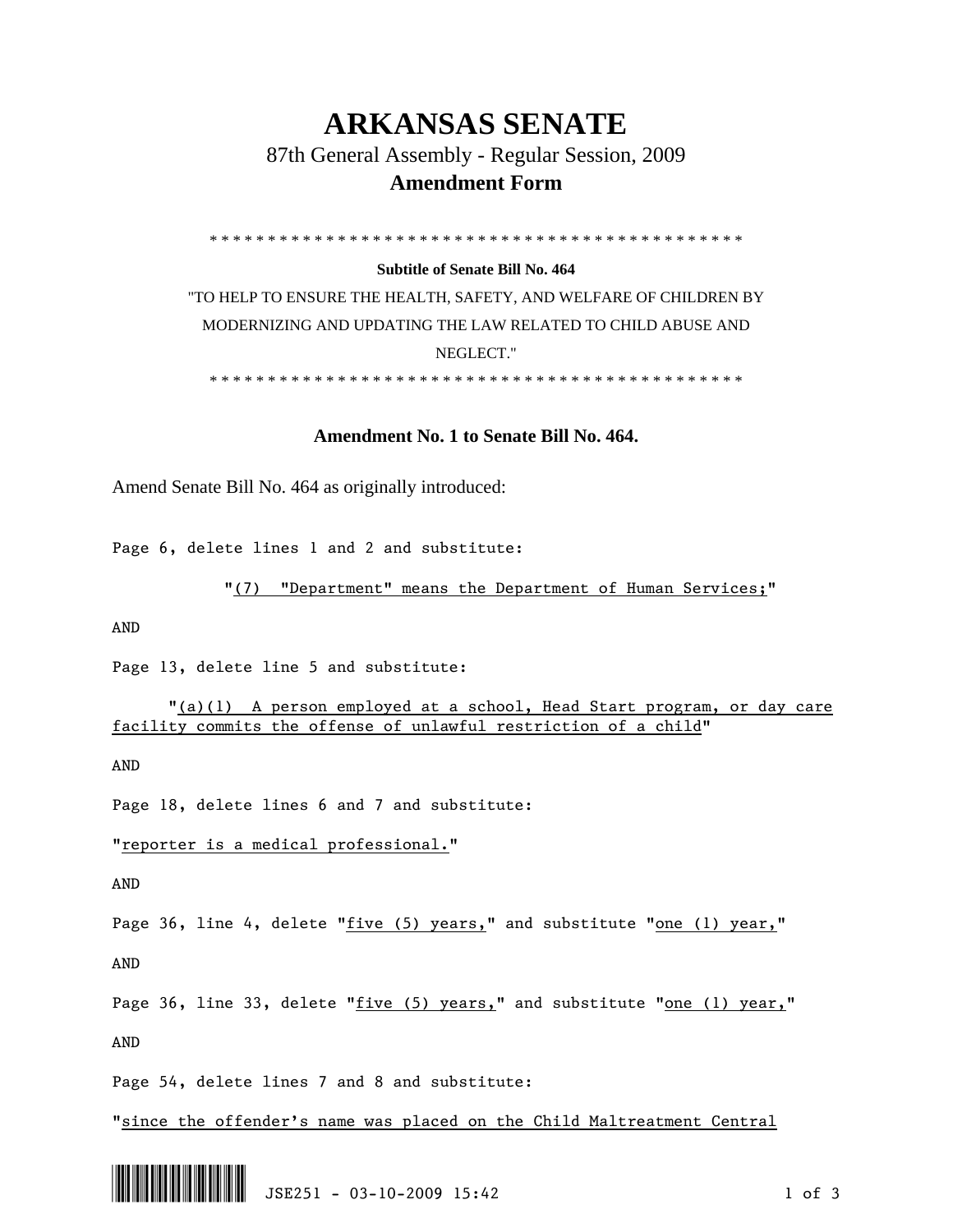Registry."

AND

Page 54, line 12, delete " $(2)$ " and substitute " $(2)$  $(A)$ "

AND

Page 54, delete lines 17 through 19 and substitute:

"subsequent true report of this type for one (1) year and more than one (1) year has passed since the offender's name was placed on the Child Maltreatment Central Registry.

 (B) If the department denies the request for removal of the name from the Child Maltreatment Central Registry, the offender shall wait one (1) year from the date of the request for removal before filing a new petition with the department requesting that the offender's name be removed from the Child Maltreatment Central Registry."

AND

Page 54, delete line 34 and substitute:

 "(A) The juvenile has reached the age of eighteen (18) years of age or more than one (1) year has passed from the date of"

AND

Page 55, delete line 3 and substitute:

"evidence that the juvenile offender has been rehabilitated.

 (3) If the department denies the request for removal of the name from the Child Maltreatment Central Registry, the offender shall wait one (1) year from the date of the request for removal before filing a new petition with the department requesting that the offender's name be removed from the Child Maltreatment Central Registry."

AND

Page 63, delete lines 6 and 7 and substitute:

 "(a) A school, residential facility, hospital, or similar institution where a child may be located shall not require a written order for the"

AND

Page 63, delete line 9 and substitute:

"section or § 9-27-313.

 (b) Upon notice by the Department of Human Services that a hold has been taken on a child, a school, residential facility, hospital, or similar institution where the child is located shall: